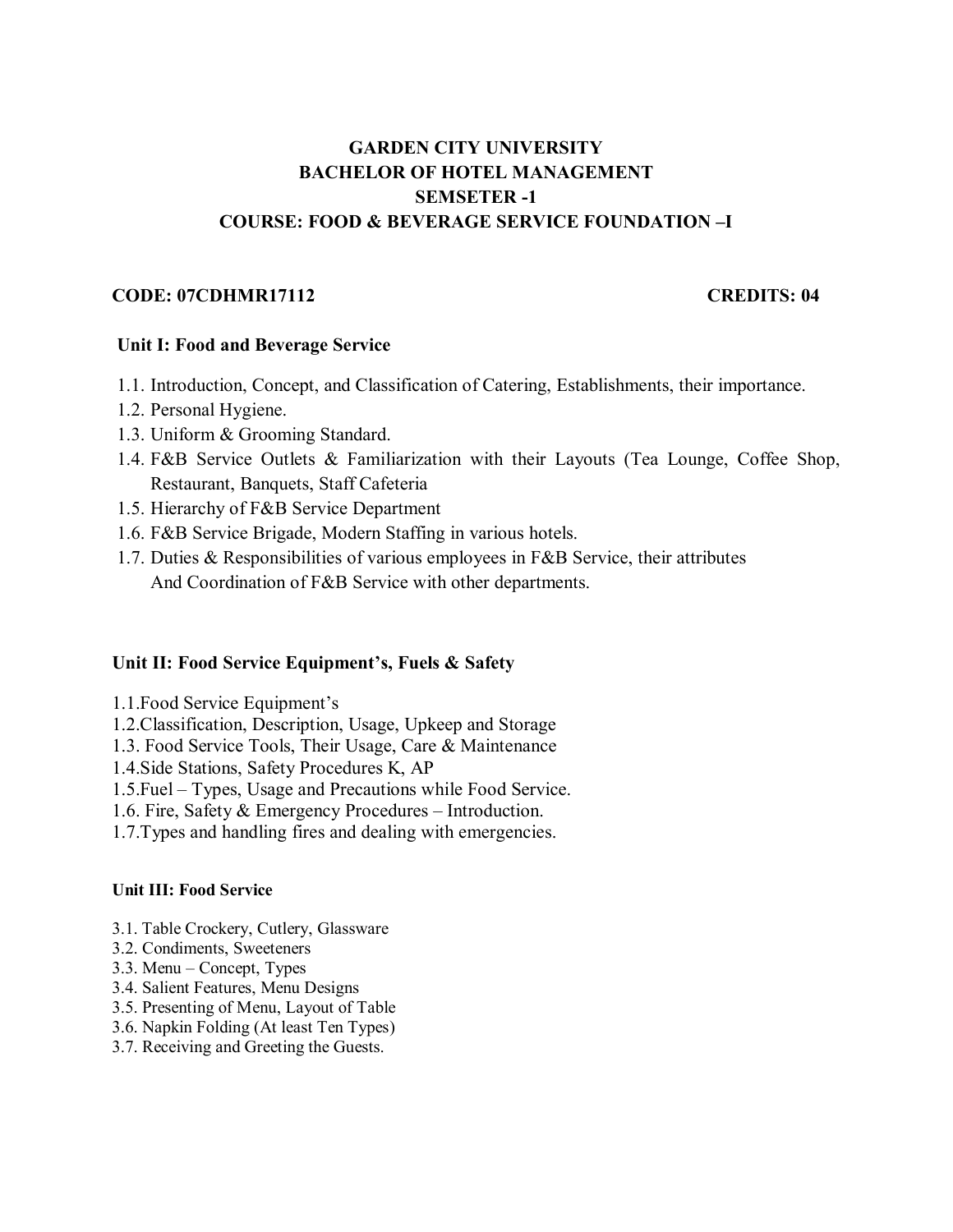## **Unit IV: Food Service**

- 4.1. Introduction, Classification of Services, Usage and Service Methods
- 4.2. Preparation for Services, Mise-en-place and Mise-en-scene
- 4.3. Arrangement and setting up of station
- 4.4. Par stocks maintained at each side station.
- 4.5. Functions performed while holding a station
- 4.6. Method and procedure of taking a guest order
- 4.7. Emerging trends in Food Services and salient features.

## **COURSE: FOOD & BEVERAGE SERVICE FOUNDATION I (PRACTICAL)**

- 1. Understanding Personal Hygiene & Food and Beverage Service Hygiene
- 2. Grooming for Professional Food and Beverage Service Do's &Don'ts
- 3. Understanding Food and Beverage Service Outlets.
- 4. Familiarization with Food and Beverage Service equipment's
- 5. Fuels –Their usage and precautions while dealing with them in F&B Service outlets
- 6. Handling Fire and Emergency Procedures

7. Services of Soups (Minestrone, Consommés, Cream, Puree, Bisques, Cold Soups, Chowders and others)

8. Understanding Service Methods, Setting up of Side Station, Table Layouts, Napkin Folding and Presenting Menus.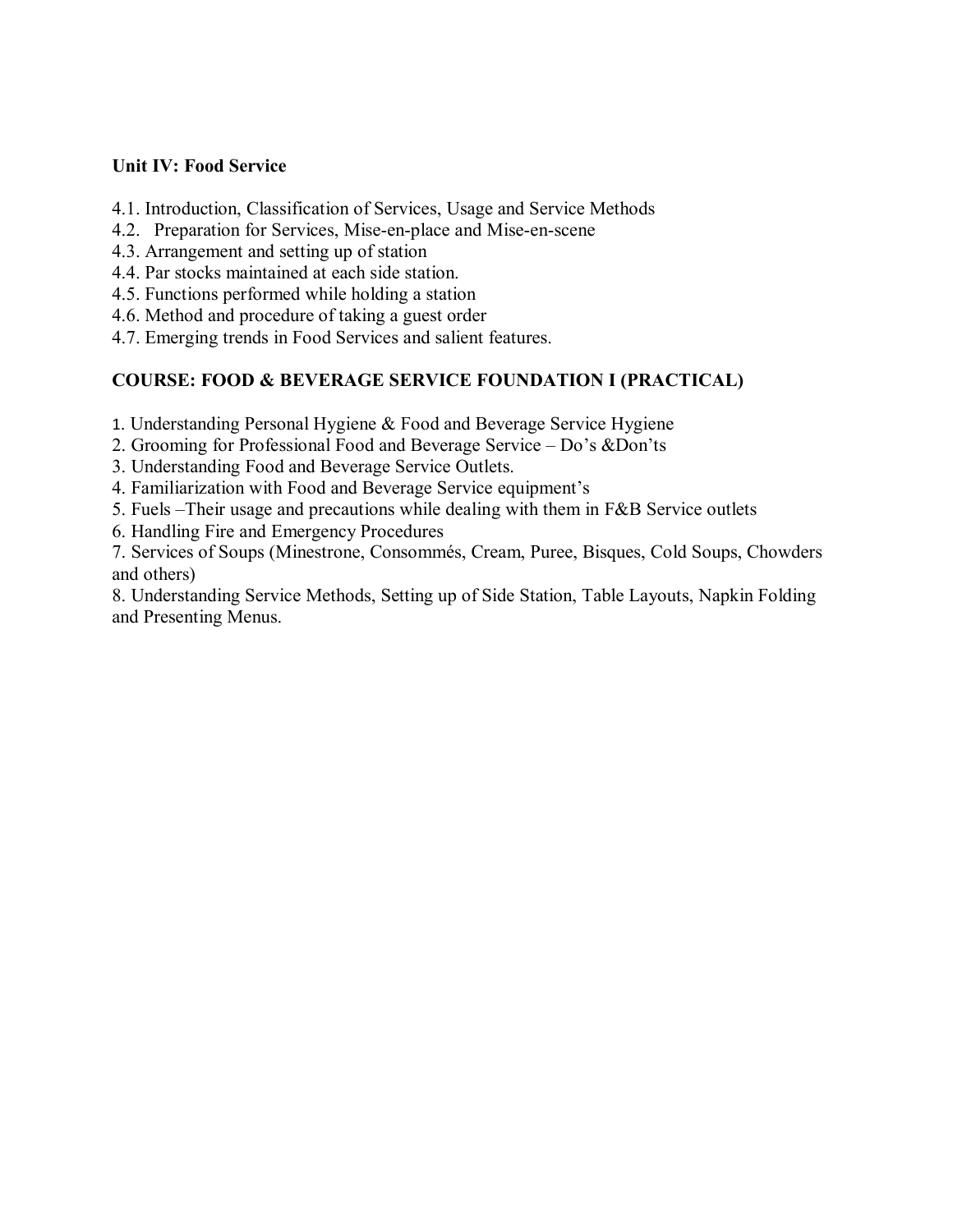#### **GARDEN CITY UNIVERSITY BACHELOR OF HOTEL MANAGEMENT SEMESTER- I**

#### **Course: FRONT OFFICE OPERATIONS FOUNDATION- I**

#### **CODE: 07CDHMR17113 CREDITS: 04**

#### **Unit – 1 Accommodation Sector**

- **1.1** Tourism Introduction, Concept, and its Importance
- **1.2** Origin, growth and development of Hotel Sector in India
- **1.3** Types & Classification of Hotels
- **1.4** Star Categorization
- **1.5** Heritage Hotels and others in India
- **1.6** Organization Structure of Hotels
- **1.7** Indian Hotel Chains (ITC, The Taj Group, The Oberoi Group)
- **1.8** Foreign Hotel Chains in India Hilton, Marriott, IHG

## Unit – 2 **Hotel Front Office**

- **2.1** Front Office Introduction, Functions and its importance
- **2.2** Different sections of the front office department and their layout and importance
- **2.3** Reservation, Reception, Concierge, Bell desk, Lobby, Telephones, Cashier- Inter section coordination
- **2.4** Organization structure of Front Office
- **2.5** Job Descriptions
- **2.6** Attributes of Front Office Personnel
- **2.7** Uniform and Grooming Standards

## **Unit – 3 Front Office Product**

- **3.1** Room Types
- **3.2** Room Tariff and Rate Designation
- **3.3** Meal Plans and Packages
- **3.4** Hotel Clientele Types
- **3.5** Room Status Definitions
- 3.6 Tariff Card and Brochure
- 3.7 Guest Cycle and activities at different stages

## **Unit – 4 Uniformed Services and Reservations**

- **4.1** Layout of a Lobby and Placement of Bell Desk, Equipment Used
- 4.2Concept and Role of Uniformed Services- Concierge, Bell Attendants, Doorman and Parking Valet
- 4.3Job Description and Specifications
- 4.4Luggage Handling Procedure on Guest Arrival and Departure, Risks Involved
- 4.5Reservation Sources and Modes
- 4.6Types- Guaranteed and Non-guaranteed
- 4.7Reservation Record- Method of Making a Reservation, Handling Special Requests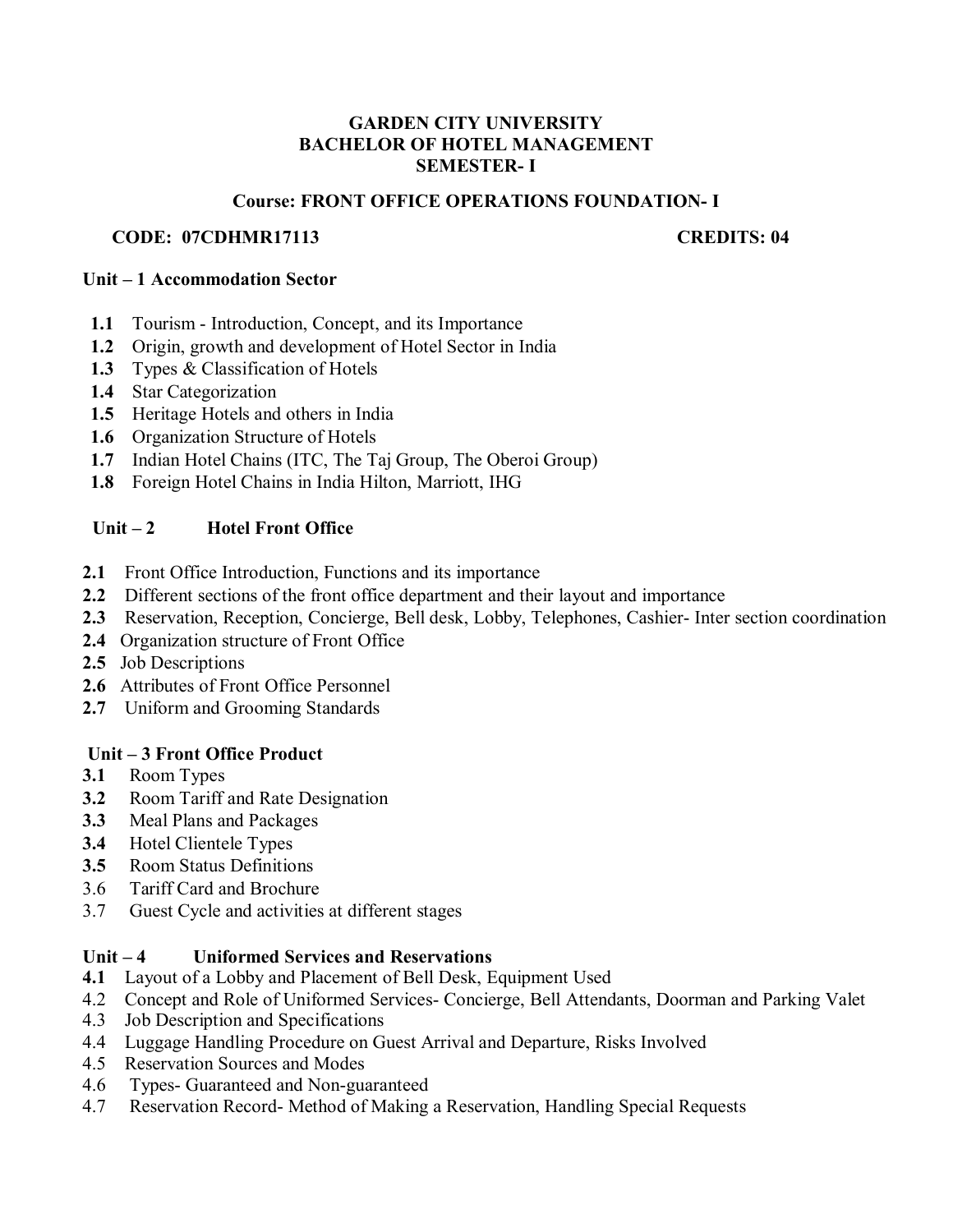- 4.8 Confirmation, Modification and Cancellation of Reservation<br>4.9 Records and Forms Used
- 4.9Records and Forms Used
- 4.10Job Description and Specification- Reservation Assistant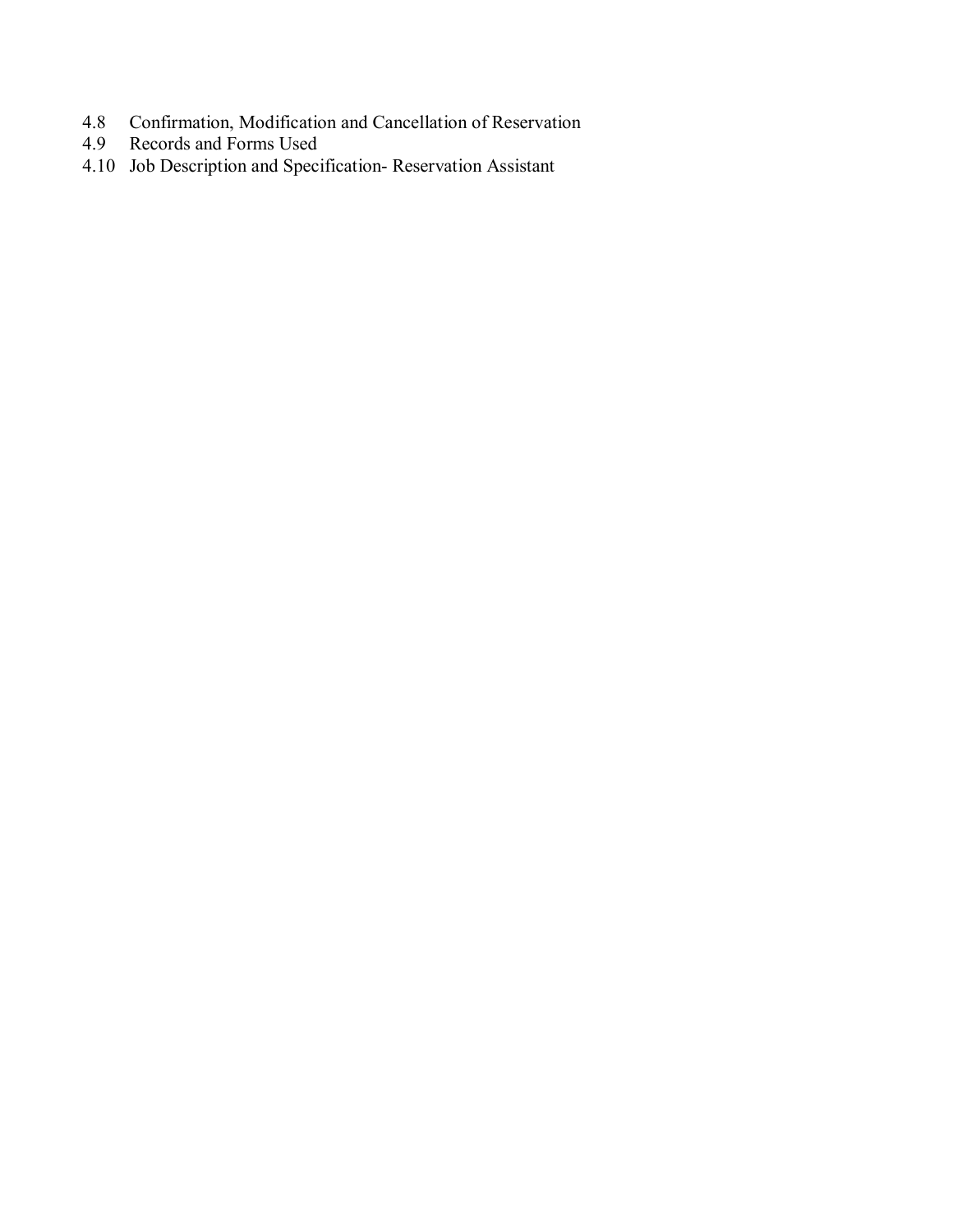## **GARDEN CITY UNIVERSITY BACHELOR OF HOTEL MANAGEMENT SEMESTER- I COURSE: - FOOD PRODUCTION FOUNDATION - I**

#### **CODE: 07CDHMR17111 CREDITS: 04**

#### **Unit – 1 Professional Kitchen & Cooking**

- 1.1 Introduction -Importance of Hygiene (Personal & Kitchen)- K & **L**
- 1.2 Importance of Attire Uniform and Protective clothing.- K & **L**
- 1.3 Kitchen Layouts (Basic, Bulk and Show Kitchens)-K&A
- 1.4 Hierarchy of Kitchen Department Brigade.-A
- 1.5 Classical Kitchen Brigade- K & A
- 1.6 Staffing patterns in hotels-A
- 1.7 Duties & Responsibilities of chefs kitchen and their attributes-A

1.8 Coordination of kitchen with other departments.-A

## Unit – 2 Kitchen Equipment – Types of Fuel & Safety procedures

- 2.1 Classification of fuels-cost management, Description, uses and Storage.-K & A
- 2.2. The correct use of kitchen equipments& its Maintenance.-A & AP
- 2.3. Safety Procedures & precautions when using fuel.-K,L & AP
- 2.4. Fire hazards and the use of different types of fire extinguishers.-K & A
- 2.5. First Aid in the kitchen- Burns, Scalds, and Cuts etc.-K,A & AP

## Unit – 3 **Ingredients used in cooking.**

- 3.1 Role of Herbs, Spices, Cereals and Pulses as cooking ingredients.- K &AP
- 3.2. Fruits and Vegetables, Salt, Sweeteners-K,L &AP
- 3.3 Fats &Oils, Milk and Milk Products types and uses. –K & AP
- 3.4. Standard specifications for Purchase of materials and Storage. –K,L & AP

## **Unit – 4 Stocks, Sauces, Soups and Salad**

- 4.1. Stocks Classification, preparation and use in the kitchen.–K, L & AP
- 4.2. Sauces: Basic mother sauces used in the kitchen.

The role of thickening agents in cooking. K, L & AP

- 4.3. Preparation of derivatives of Mother Sauces and emerging trends.-L & AP
- 4.4. Soups Classification, international soups and classical garnishes preparation and presentation of soups. –L & AP
- 4.5. Salads-Composition, salad dressings, garnishes and emerging trends.- L,A & AP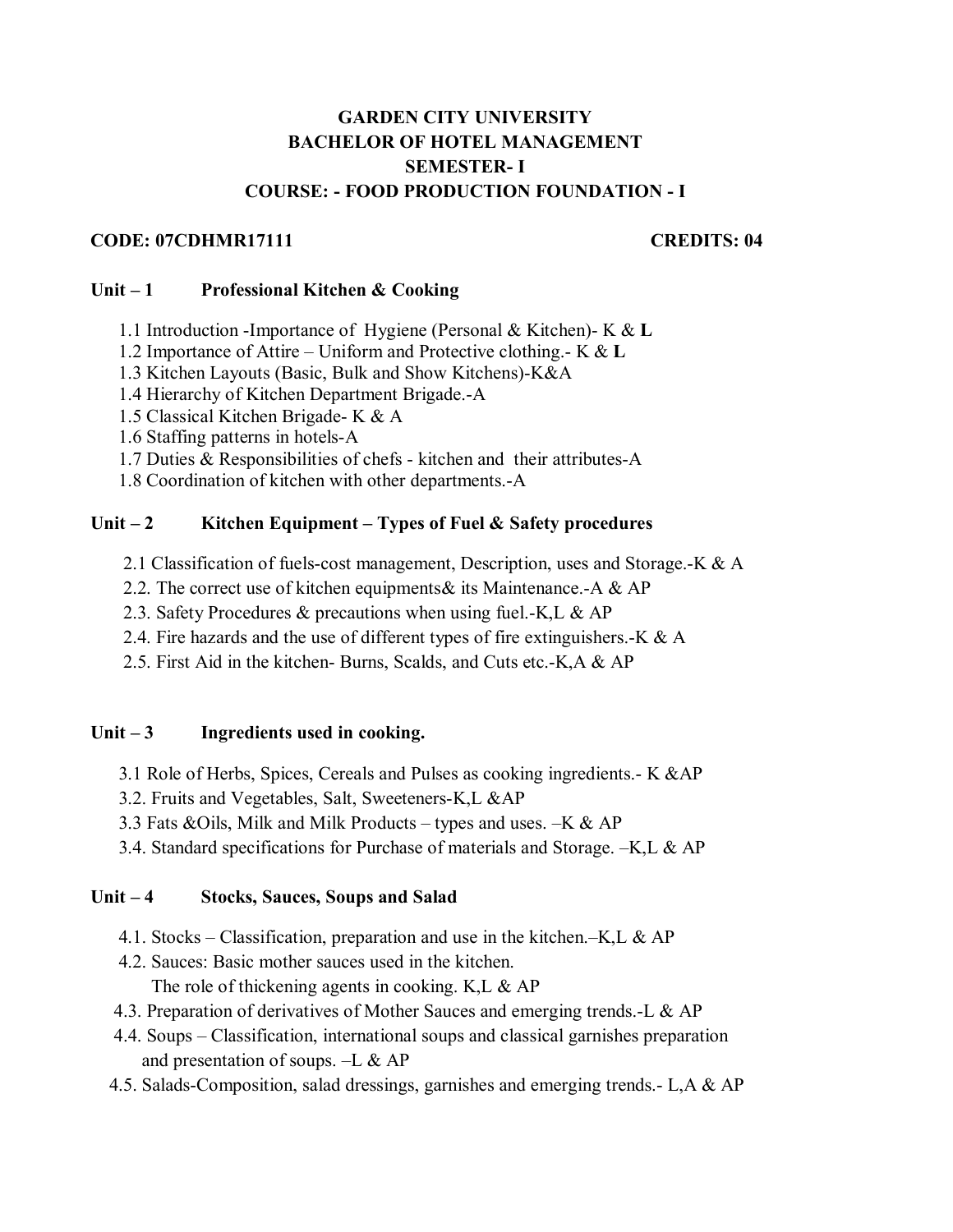## **PRACTICAL**

## **Total Credits:** 2 **Total Hours: 30**

- Understanding Personal Hygiene
- Understanding Kitchen Hygiene
- Grooming for Professional Kitchen- Do's & Don'ts
- Cuts of vegetables.
- kitchen equipment's and tools
- Fuels and their usage and precautions
- Kitchen First Aid
- Handling Fire
- Preparation of stocks
- Preparation of mother sauces
- Preparation of mother sauce derivatives.
- Preparation of soups- Minestrone, Consommés
- Preparation of Cream Soups, Puree Soups.
- Preparation of Clear Soups
- Preparation of Cold Soups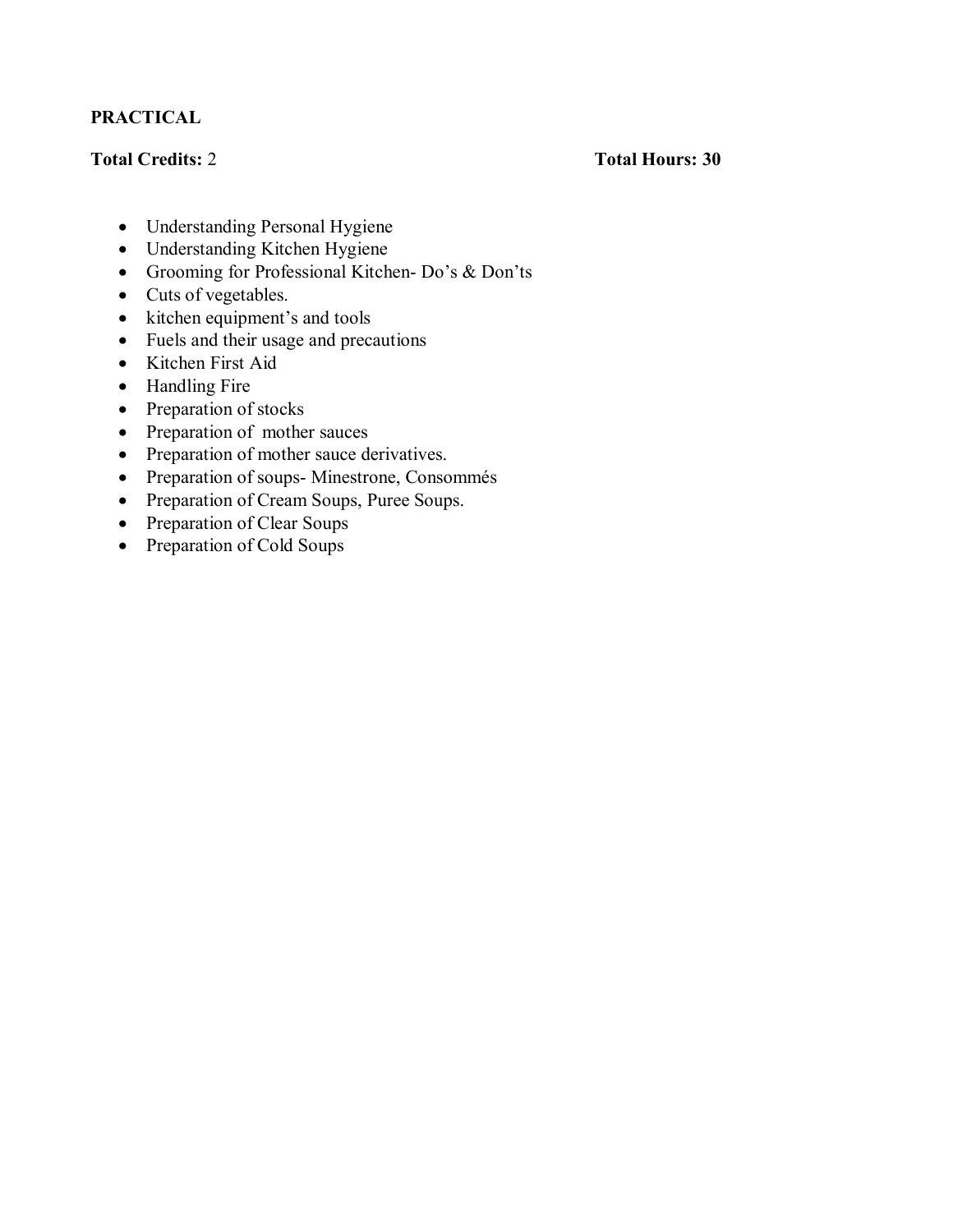#### **GARDEN CITY UNIVERSITY BACHELOR OF HOTEL MANAGEMENT SEMESTER- I Course: HOUSEKEEPING OPERATIONS FOUNDATION- I**

## **CODE: 07CDHMR17114 CREDITS: 04**

## **Unit 1: Introduction to housekeeping**

- 1.1 Meaning and definition of Housekeeping, Importance of housekeeping in hospitality operations,
	- A career in housekeeping, Responsibilities of housekeeping department
- 1.2 Layout and sub sections of Housekeeping department in hotels
- 1.3 Organizational framework of Housekeeping department (small, medium, large and chain hotels)
- 1.4 Attributes of Housekeeping staff and grooming standards, Skills of a housekeeper
- 1.5 Job description of key personnel in housekeeping

## **Unit 2: Operational procedures of housekeeping**

- 2.1 Opening of the house, morning shift activities, afternoon and night shift activities
- 2.2 Indenting and inventory of housekeeping items
- 2.3 Control Desk Importance & functions, Keys & their control, Lost and found procedure, Gate pass procedure
- 2.4 Inter-departmental coordination emphasis on Front Office and Maintenance
- 2.5 Forms and formats

## **Unit 3: Organization of cleaning**

- 3.1 Meaning, definition and principles of cleaning
- 3.2 Methods of organizing cleaning, Frequency of cleaning, methods of cleaning
- 3.3 Cleaning equipment Manual and mechanical equipment, operating principles, selection of equipment, use and care, design features that simplify cleaning
- 3.4 Cleaning of public areas

## **Unit 4: The hotel guest room**

- 4.1 Types of guest rooms, Layout of single, twin, double and suite rooms
- 4.2 Guest corridor, floor pantry and guest elevators
- 4.3 Standard contents of a guestroom, Placement of guest amenities in standard, suite and VIP rooms
- 4.4 Cleaning of guestrooms check out rooms, occupied rooms, vacant rooms and VIP rooms
- 4.5 Bed-making procedure, Turn Down service
- 4.6 Housekeeping Terminology